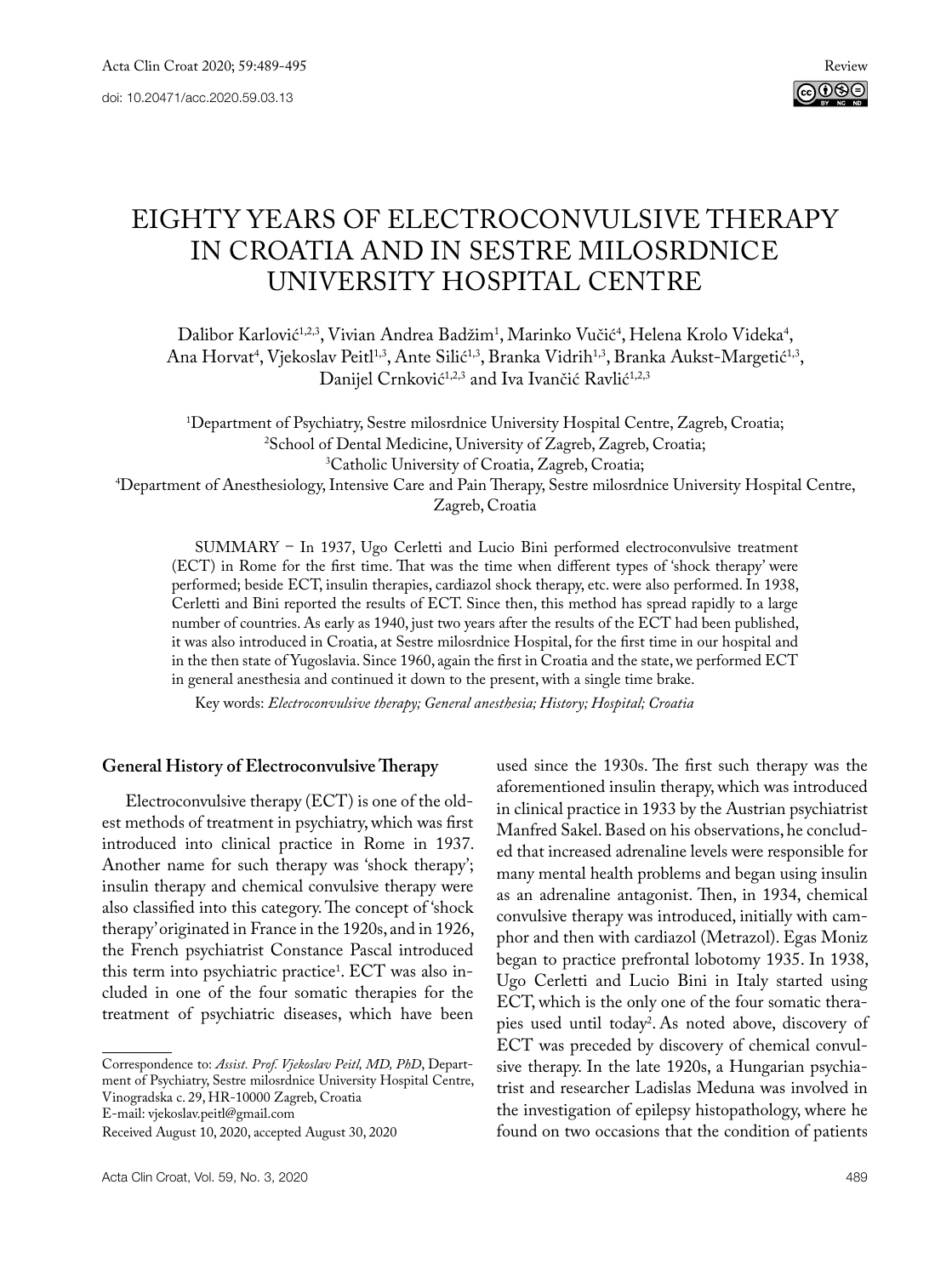with schizophrenia had improved after an epileptic seizure. Based on that observation, he concluded that there was a certain biological antagonism between these diseases. The results of a scientific study in which eight of 6000 patients with schizophrenia suffered from epilepsy contributed to this theory. This led to the idea of inducing epileptic attack with a chemical agent, which was yet to be discovered. Meduna identified camphor as an active substance that met the required criteria and on January 2, 1934, he applied camphor by intramuscular injection in a human for the first time3 . In his autobiography, Meduna described a patient who had been in catatonic stupor for four years, lay in bed like a wooden figure, did not move, refused food and had to be fed through a nasogastric tube. After administering 5 injections of camphor, for the first time in four years, the patient got out of bed on his own, started talking, even asked for breakfast himself, and became interested in his surroundings. Meduna believed that predisposition for epilepsy was a simple indicator of the patient's ability to self-recover4 . Over the next two years, he applied ECT in more than 100 patients, at least half of which recovered. Over time, camphor was replaced with another agent, cardiazol (Metrazol), which he found to be able to cause epileptic attacks at high enough doses. Soon, such treatment became known as convulsive therapy<sup>3</sup>. A few years later, in 1937, a conference on pharmacological convulsive therapy was held in Switzerland, organized by psychiatrist Max Müller. The Proceedings on Convulsive Therapy was published in the American Journal of Psychiatry and, over the next three years, convulsive therapy began to be applied worldwide. However, certain serious complications of such treatment have been reported, such as unpleasant sensations and intense fear preceding loss of consciousness, general restlessness, vein thrombosis, and vertebral fractures following severe epileptic seizures induced with cardiazol. Such treatment was dangerous and costly and the performance was complicated for medical staff, which led to the search for alternative ways of causing seizures. One way was to use electricity to induce seizures. The initiators of this form of therapy were Italian Professor Ugo Cerletti and his colleague Lucio Bini, who began using electric shocks to cause epileptic attack in animals. The idea of using electroshock (ES) in humans developed when Cerletti saw the use of ES for anesthesia in pigs before slaughter. At meetings in Münsingen in 1937,

Lucio Bini described the process of inducing an epi attack by electrical stimulus in dogs using a self-designed apparatus. What both Meduna and Cerletti observed was that the cause of the epileptogenic stimulus was not important but rather the most important thing was the epileptic seizure, regardless of how it was induced. The method consisted of the initial application of a weak calibration current that passed through two electrodes positioned on the patient's head with a special support structure that measured head resistance. Based on this value, an adequate voltage level would be chosen to trigger an epi attack. The first company to be licensed to produce Bini's ES apparatus was Officine Elettrotecniche Italiane Ing. Vittorio Arcioni S.a.s. In October 1938, Lucio Bini applied for a patent that was protected in March 1939, officially becoming the inventor of ECT apparatus<sup>5</sup>. However, such attacks were accompanied by numerous and serious complications and his colleagues continued to search for the characteristics of electricity that would cause a less severe attack that would be safer for patients. They concluded that current of 125 V with a duration of one second on the bitemporal electrodes was safe. In April 1938, ECT was first applied in humans. It was a patient who was found wandering the streets of Rome, spoke in neologisms, had thought-provoking phenomena, with emotional detachment. He had been successfully treated previously with cardiazol on numerous occasions. Following the first application, the patient spoke coherently, after which the ES was applied 10 more times<sup>3</sup>. Soon the ECT was applied not only in Italy but in other parts of the world as well. Dr. Renato Almassi, Professor Cerletti's associate in Rome, brought the ECT apparatus to the USA. The first ES in America was administered by Dr. David Impastato at Columbus Hospital, New York, in January 19402 .Apart from him, Lothar Kalinowsky, a German psychiatrist who practiced psychiatry in Rome with Cerletti before emigrating to New York in 1940, is mentioned as one of the significant initiators of  $ECT$  in the  $USA<sup>1</sup>$ . At the same time,  $ECT$  began to be applied sporadically in the Scandinavian countries, most notably in Denmark and Sweden, where it entered in regular use at university departments as early as the end of 1940. In the UK, they began to apply ECT in 1938, but after 1960 it was more stigmatized than in the  $US^1$ . In order to modify the use of electricity in 1942, Emerick Friedman and Paul H. Wilcox in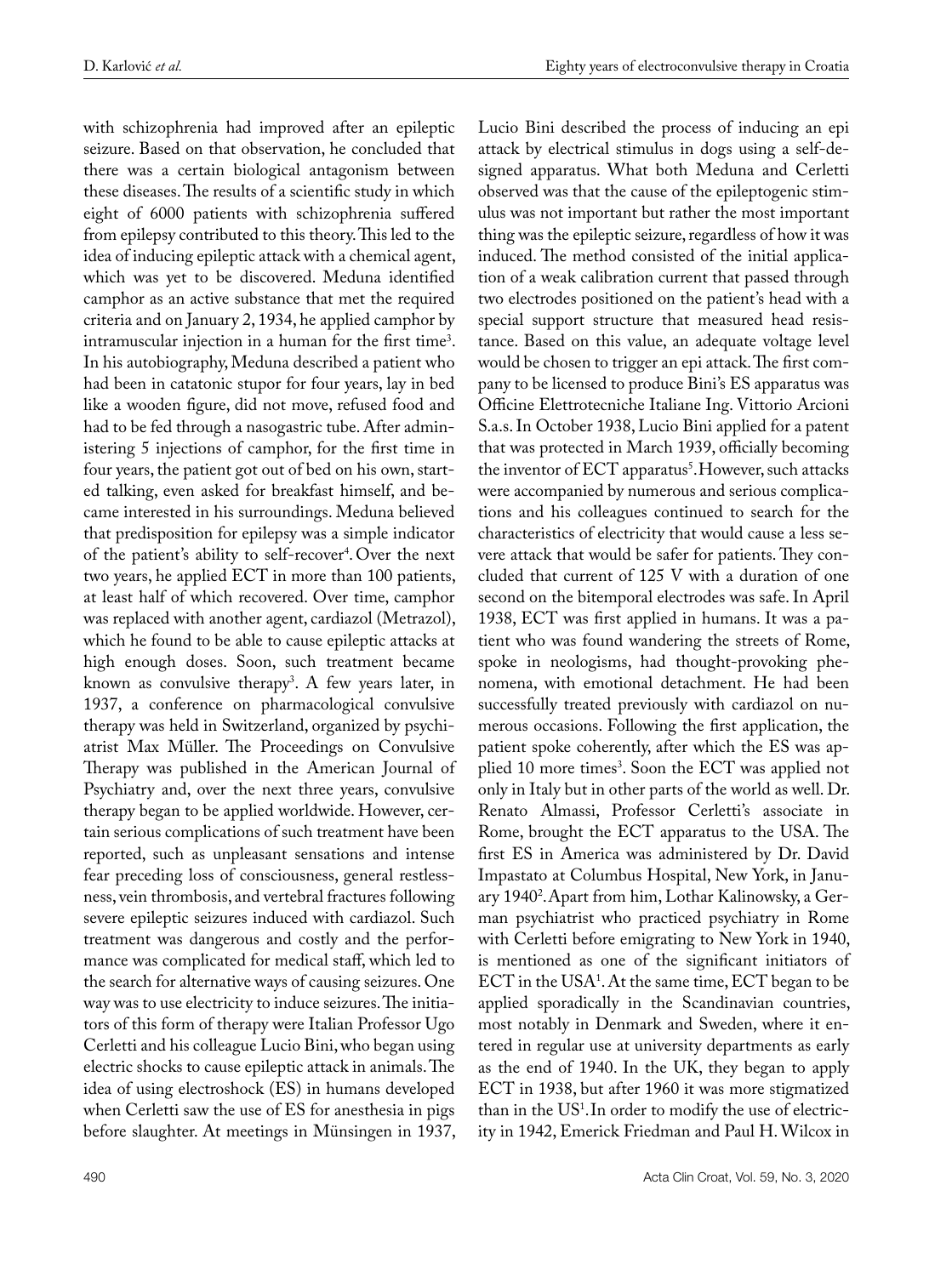Massachusetts proposed setting up a unilateral electrode to reduce cognitive impairment in patients. In addition, there were techniques where a shorter impulse current was applied and was called short stimulus therapy. Wladimir Liberson in Connecticut proposed this type of therapy that used currents that were 1/30 of Cerletti's dose and thus shortened pulses, and invented a machine that could generate up to 250 such pulses *per* second. Later, Liberson increased the pulse amplitude with each cycle and with this mode, excellent results were reported in depressed patients<sup>1</sup>.There has long been controversy over positioning of electrodes, which method has fewer side effects and greater efficiency. It was later found that high doses in the right unilateral  $ECT$  acted as well as bilateral  $ECT^6$ . The advantages of ECT over chemical convulsive therapy were the simplicity of the technique, safety of the reaction, faster and more efficient loss of consciousness (thus eliminating the unpleasant feeling of  $fear$ ) and the possibility of applying muscle relaxants'. However, the goal was to find a way of eliminating convulsions while maintaining therapeutic effect. In order to reduce the strong physical exertion of the patient during convulsion, various methods were used to achieve muscle relaxation. ECT with the use of barbiturates and myorelaxants is called mitigated ECT. The pioneer of the mitigated ES was E.E. Benett who used the curare muscle relaxant for the first time in 1940 to relieve convulsions. Ten years later, succinyl compounds were introduced and are still in use today. The effect of succinyl was visible shortly after the application when fasciculation of the affected musculature occurred. Since succinyl compounds also cause respiratory musculoskeletal paralysis, which was an extremely uncomfortable feeling for a conscious patient, prior anesthesia was necessary. At that time, barbiturates, sub-convulsive doses of electrical current, and inhalation anesthesia were used for the induction of anesthesia. The mortality rate of native ES was very low, with some studies suggesting 0.05‰ to 0.2% of treated patients, but in the first phase of the introduction of mitigation, mortality increased due to a defective technique, extension of indications and significant deficiencies of the induction agents that were in use at that time. However, the mitigated ES had numerous benefits because it reduced the patient's fear and the likelihood of complications such as fractures, luxations, bites, myalgia, and also mortality was equal to that of general anesthesia<sup>8</sup>.

## **Electroconvulsive Therapy in Croatia**

Electroconvulsive therapy has been used in Croatia since 1940, at the Sestre milosrdnice Hospital, now Sestre milosrdnice University Hospital Centre (UHC). The application of ECT at Sestre milosrdnice UHC began shortly after founding of the Department of Neurology and Psychiatry at Dr. M. Stojanović General Hospital in spring 1940. Although there "has been not a single case of fatal outcome as a direct or indirect complication of unmodified ECT since the founding of this Department, a mitigated electroshock has been introduced."8 . According to this report and medical records available, it is evident that ECT has been practiced in our hospital for 80 years now, i.e. since the very foundation of the Department of Neurology and Psychiatry. During World War II, an apparatus was purchased for the Neuropsychiatric Department, which was then located in Kukovićeva Street (now, Faculty of Chemical Biotechnology is located in these premises), predecessor of the present Department of Psychiatry, Zagreb University Hospital Centre. It was also noted that during insulin shortage in today's Vrapče Psychiatric Hospital during World War II, ECT began to be applied by borrowing the apparatus from the institutions in Zagreb that had it<sup>9</sup>. Already in 1960, we introduced ECT under general anesthesia or mitigated ES, as it was then called (Fig. 1). This procedure was introduced for the first time in Croatia and in the former state. Boško Barac, then specialist in our neuropsychiatric school, wrote: "Hudolin, an ambitious and hardworking doctor, had a lot of misunderstandings with his associates. He wanted to introduce newer methods of treatment. Convinced that ES was unsurpassed in some psychiatric disorders, he was right to introduce a 'mitigated' ES under anesthesia with muscle relaxants due to possible dangerous complications. At that time, there was no 'ethics committee', so Prof. Danko Riessner (1907-1973), a pioneer of Croatian neurosurgery and Head of Surgery in Vinogradska Hospital, appointed me, along with the chief of anesthesia Dr. Neda Butigan (1929-1993), to be the first in Croatia and Yugoslavia to introduce this method as a routine. Trained in the basics of anesthesia and resuscitation and having mastered the technique of intubation, for a long time I practiced 'mitigated ES' with Hudolin's formal assistance"10.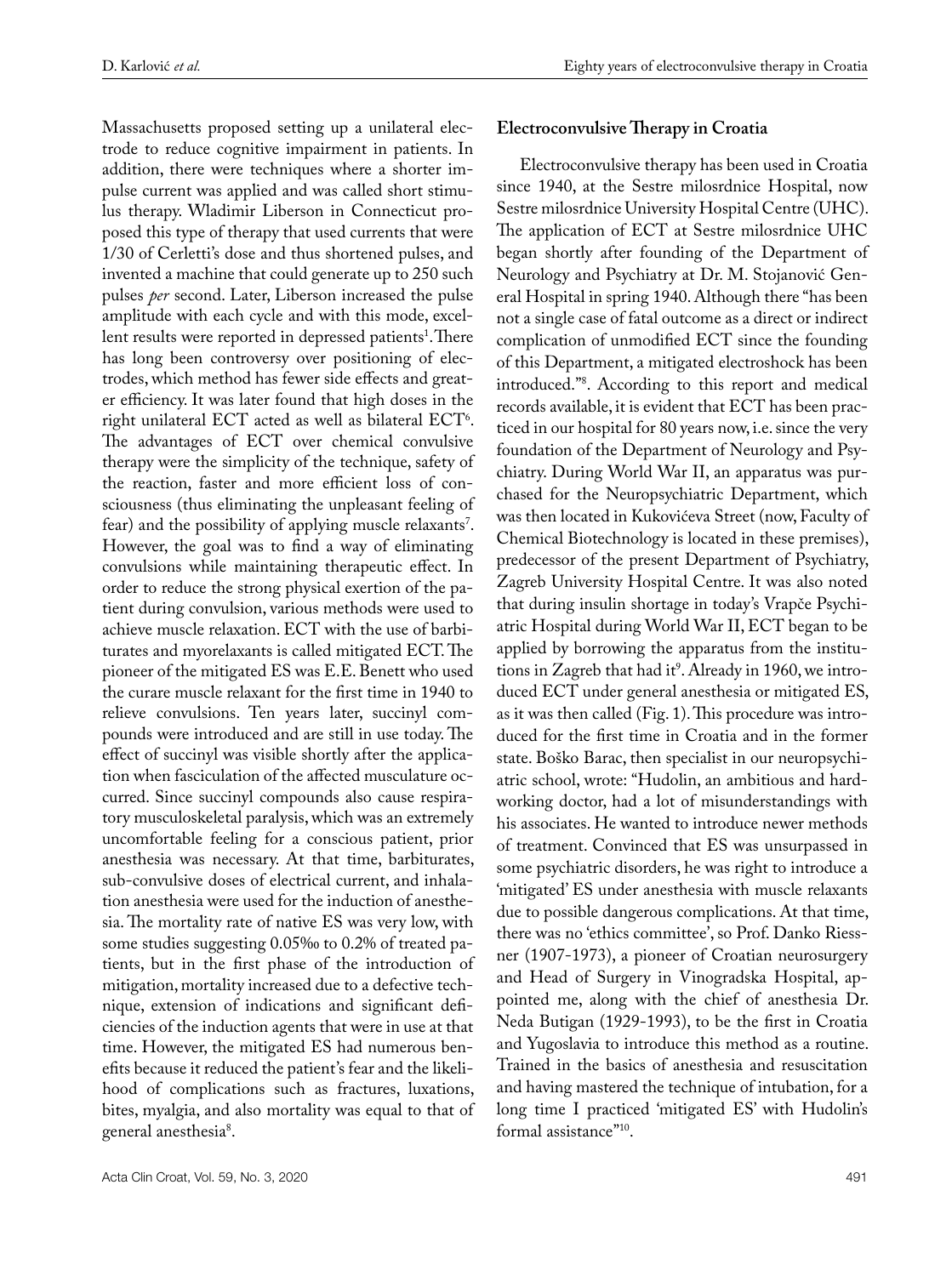

In our routine, mitigated ES was used in selected cases, most often in those that had a strict contraindication for unmodified ES. Included in the group of patients with absolute contraindication were those with osteoporosis, osteoarticular lesions and deformities, or patients with strong musculature who were at risk of developing complications and patients with more severe cardiovascular disease (cardiac valve damage, high hypertension, more severe atherosclerotic lesions, fresh cerebrovascular incidents, increased intracranial pressure, etc.). A medical team consisting of physicians educated in the basics of anesthesia and resuscitation, and a nurse who also had appropriate anesthesia training, participated in the implementation. Patients were comprehensively clinically assessed prior to ECT. During the course of therapy, vital parameters were monitored along with other data (blood pressure, pulse, onset and end of apnea, etc.). An example of anesthesia chart used back then can be seen in Figure 2. The amount and time of administration of all medical agents was also recorded on special lists. The patients were on an empty stomach, with an empty bladder. Premedication was performed with 0.5 mg of atropine, most commonly before barbiturate administration. In this way, salivation and cough stimulation were prevented and the whole procedure was safer for the patient. After atropine, 10% barbiturate (Kemithal) was injected with clinical titration at doses of 300 to 1000 mg. Then, a Leptosuccin (45-90 mg) muscle relaxant was administered to the same needle to achieve safer relaxation. After half a minute, facial fasciculations would usually occur and then pure oxygen would be applied *via* the mask with CO2 absorption using the Sutjeska 1958 inhalation anesthesia device. After a

*Fig. 1. Photograph from the 1960s when electroconvulsive therapy was performed under general anesthesia at Department of Psychiatry, Sestre milosrdnice University Hospital Centre. In the foreground is the Siemens Convulsator 622, used at the Department since the 1950s, while an older Siemens model was used before.*

dozen passive breaths, electricity was applied using the Siemens Convulsor 622 and a generalized type convulsion would occur (Fig. 1). The patient was then briefly ventilated with oxygen but without CO2 absorption to accelerate spontaneous breathing. This whole process took 12 minutes *per* application. In this way, from February 1960 to February 1961, a total of 30 patients were treated with a total of 120 applications. Temperature charts from the 1960s are shown in



*Fig. 2. Anesthesia chart from the 1960s.*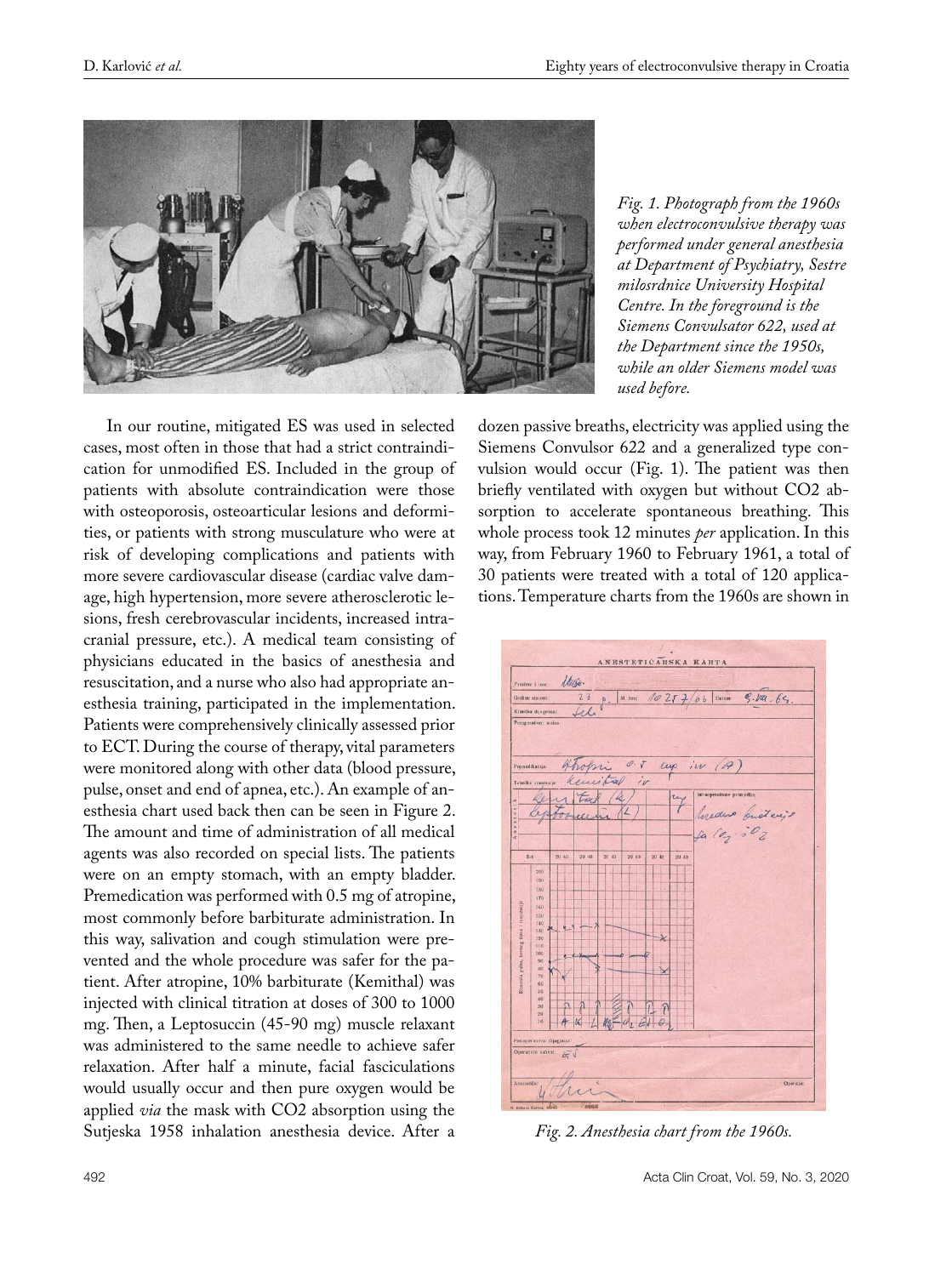

*Fig. 3. Electroconvulsive therapy application chart from the 1960s.*

Figures 3 and 4, reflecting the concomitant use of psychopharmacotherapy and ECT, along with the measurement of vital parameters. The risk of cardiovascular complications was the cause of mitigation in 50% of cases, the risk of osteomuscular incidents in 20% of cases, and fear of native ES in others<sup>8</sup>. From the statistics of the neuropsychiatric ward, a total of 139 patients were treated from 1964 to 1968. Of the total number of patients, there were 111 men and 28 women. Their age ranged from 17 to 62 years, with the highest number of patients in the 20-30 age group. There were 127 patients with schizophrenia, most often with a clinical picture of paranoid hallucinatory psychosis, or catatonia. After 2 to 3 applications of ES, improvement in the patient's mental status was reported. During hospital stay, they would have received 5 to 10, maximum 15 to 20 ES. Of the 139 patients treated, 15 were administered mitigated ES. Complications included surgical complications (mandibular luxation in 14 patients and compressive Th4-5 fracture in one patient), prolonged apnea, dyspnea in two cases, and twilight state in one patient. At that time, there were several ways of treatment with ES. The first way was to achieve a typical grand mal convulsion. Secondly, the electric current did not reach the convulsive threshold but caused the onset of short-term loss of consciousness with spasms of the musculature, but without the appearance of tonic-clonic seizure, which was called ES balance. This method was recommended for the elderly, those in poor general condition and in the stage of fracture consolidation. In special cases, in acute schizophrenic conditions and in acute death





*Fig. 4. Temperature sheet from the 1960s showing concomitant use of pharmacotherapy and electroconvulsive therapy.*

catatonia, block treatment was used, consisting of 3-4 consecutive applications of ES daily for several days<sup>7</sup>.

## **Antipsychiatry Movement and ECT**

The beginning of the anti-psychiatric movement goes back to the 1950s with the emergence of a division between biological and psychoanalytic psychiatrists. Biological psychiatrists resented institutionalization of patients, administration of high doses of neuroleptics, convulsive therapy with psychosurgery, whereas analytically oriented psychiatrists resented the non-scientific bases of psychoanalysis, which was considered costly and ineffective. The term 'antipsychiatry' was created in 1967 and was introduced by David Cooper, a South African psychoanalyst, many years after the movement had really begun. Other psychiatrists participated in the promotion of the antipsychiatry movement, most notably Michael Foucault in France, Ronald David Laing in the UK, and Thomas Szasz in the US. Alleged psychiatric abuse of patients by ECT was also popularized in Kesey's novel *One Flew over the Cuckoo's Nest* from 1962 and later through the film adaptation of the said novel $11$ . The antipsychiatry movement and the influence of the media thus added to the already existing stigma associated with ECT. The development of psychopharmacology in the 1960s also contributed to the antagonism, marginalization and stigmatization of ECT, given that this treatment seemed even more barbaric compared to the administration of drugs<sup>1</sup>. Public and professional per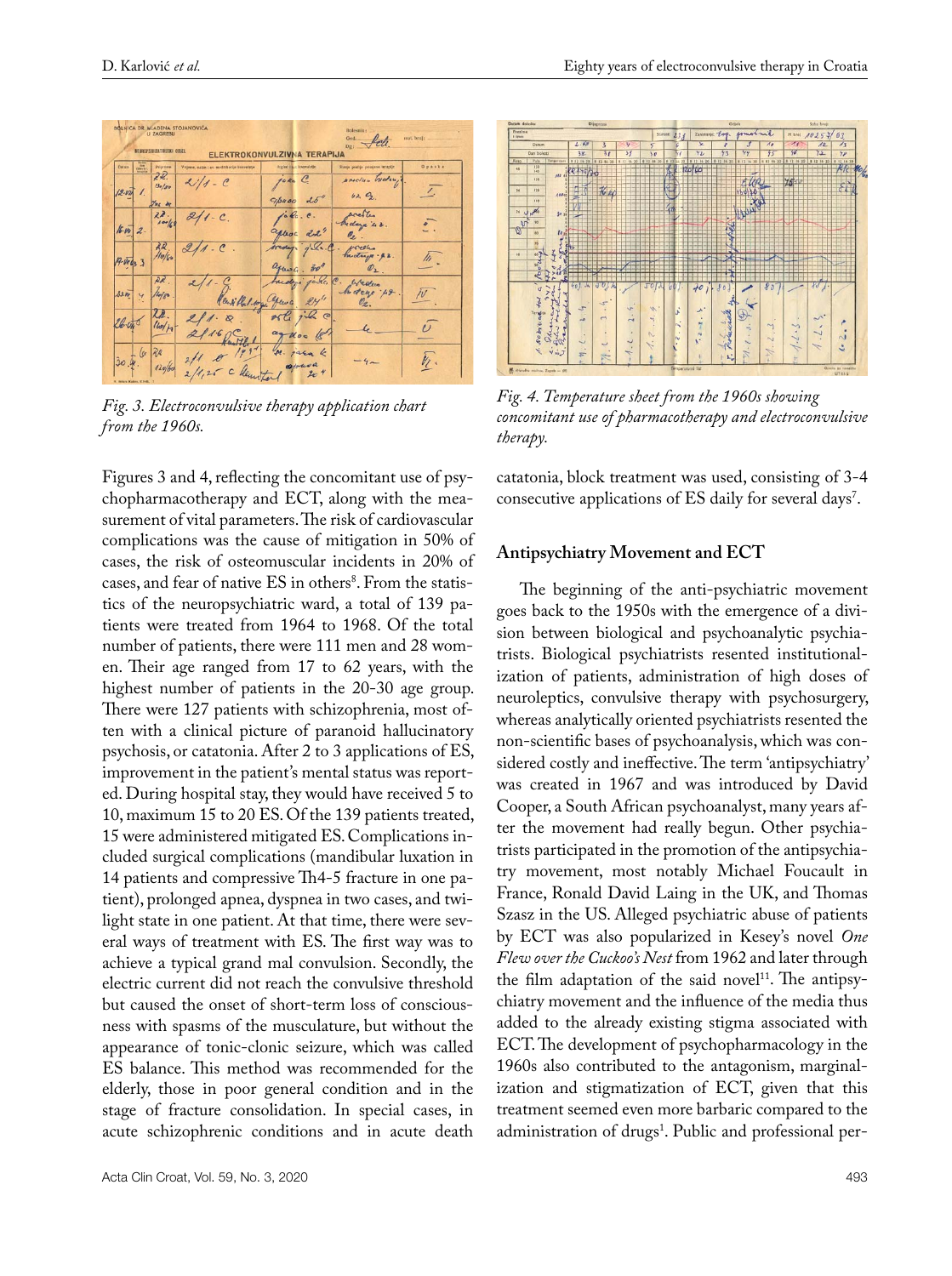ceptions of ECT as an invasive brain-damaging method caused the greatest controversy. Such beliefs fueled primitive fears of 'soul damage' that represents each person's uniqueness. Due to all of the above, ECT was neglected by educators and a large number of psychiatrists who completed their education between 1960 and 1980, resulting in their deficiency in knowledge of this field<sup>12</sup>. However, over time, a new problem came to light, which was therapy-resistant depression. Kurt Witton, a psychiatrist who studied in Bologna and later emigrated to the US, in 1962 noted a significant improvement in neuroleptic-resistant patients after ECT, which again put the focus on the application and effectiveness of ECT. The American Psychiatric Association (APA) contributed to the return of ECT to clinical practice, setting up a working group for scientific evaluation of the effectiveness of ECT in 1975. The report of the Working Group in 1978 was positive, and it was found that ECT had an essential role in the treatment of major depressive disorder, resistant mania and therapy resistant schizophrenia. In addition, guidelines for informed consent to ECT were been agreed, which led to the less authoritative approach to patients. In 1981, the Royal College of Psychiatrists in the UK published similar guidelines for the application of ECT. Due to the repeated public pressure to limit ECT, in 1985 the National Institute of Mental Health organized a consensus conference. A group of participants concluded that ECT was an effective treatment for a limited number of mental illnesses and that its use was safe when applied according to guidelines. They also recommended better monitoring of the ECT implementation, the creation of additional national standards and better education, which prompted the APA to set up a second working group in 1990, which produced a more comprehensive report detailing indications, risks, informed consent and technical procedures for the application of modern and modified ECT, thus declaring that ECT plays a crucial role in psychiatric treatment $1,12$ . Over time, the guidelines have become part of the continuing medical education creating better collaboration between psychiatrists and anesthesiologists, which has contributed to the creation of medical teams capable of treating patients with severe somatic conditions, for whom ECT has been a viable option. In addition to the US, attacks from the public and various organizations were

also present in other countries around the world. In the UK and Ireland, reports were also published in 1981 and 1982 concerning the use of ECT, and it was restricted to private institutions and university departments. In some parts of India and China, unmodified ECT is still applied as it was 80 years ago<sup>12</sup>. More than 80 years have elapsed since the discovery and introduction of ECT into psychiatric practice, during which the ECT has experienced several ups and downs, from stigmatization and marginalization to the recognition of the effectiveness and safety of the therapy itself. Nowadays, ECT is recognized as a superior method in the treatment of therapy resistant depression, suicidality, catatonia or mania, despite the fact that the exact neurochemical profile of ECT has not yet been discovered.

# **Current Situation in Croatia**

In Croatia, the use of ECT is now regulated by the Act on the Protection of Persons with Mental Disorders13. The Act states that ECT may be applied to a person with mental disability if the person with mental disability has provided a written consent, if all other treatments have previously been exhausted, if the use of ECT is reasonably expected to be of real and direct benefit for the health of that person, and without adverse side effects, of which opinion is given by the department physician, and ultimately if the ethics committee of the psychiatric institution or the ethics committee of the health institution has given positive opinion on the ethical acceptability of the use of  $\mathrm{ECT}^{\scriptscriptstyle 13}\!$ . In Croatia, ECT is being applied today at Sestre milosrdnice University Hospital Centre (SMUHC) and Zagreb University Hospital Centre. At SMUHC Department of Psychiatry, ECT is applied after undergoing diagnostic procedures according to the protocol for ECT, which includes blood panel (complete blood count, basic metabolic panel, thyroid hormone level), electrocardiogram, chest x-ray, brain computed tomography, and examination by ophthalmologist and anesthesiologist, then signing the informed consent and approval granted by the SMUHC Ethics Committee. The ECT is administered bilaterally (in some cases unilaterally) under general anesthesia usually on 6 to 12 (in rare cases more than 12) occasions using a Thymatron System IV apparatus. Before general anesthesia, atropine is administered to decrease salivary